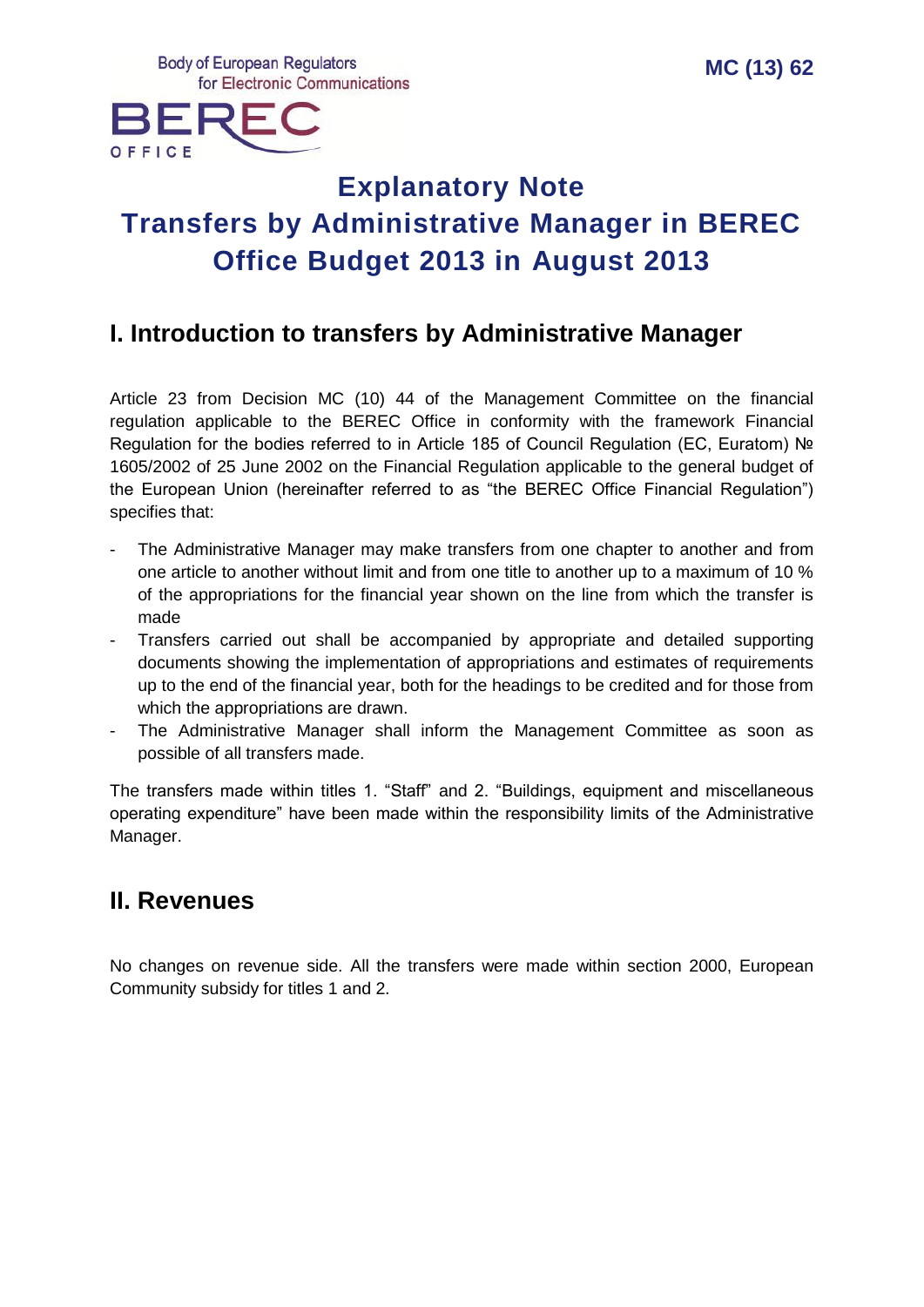## **III. Expenditure**

### **1. Transfers within title 1**

Legal base: Art. 23(1) of the BEREC Office Financial Regulation – The Administrative Manager may make transfers from one chapter to another and from one article to another without limit.

#### **1.1. Releases of resources**

**Chapter 12 "Miscellaneous expenditure on staff recruitment and transfer"/ Article 121 "Expenses on entering/leaving"/ Item A-1210 "Travel expenses on entering/leaving"** Amount released: EUR - 42 500,- on 19/08/2013

Explanation: The budget line was not amended by the Amending Budget 2013/1, actual expenditure will be lower than forecasted.

#### **Chapter 12 "Miscellaneous expenditure on staff recruitment and transfer"/ Article 121 "Expenses on entering/leaving"/ Item A-1211 "Installation, resettlement and transfer allowances"**

Amount released: EUR - 4 950,- on 19/08/2013

Explanation: The budget line was not amended by the Amending Budget 2013/1, actual expenditure will be lower than forecasted.

#### **Total released: EUR -47 450,-**

#### **1.2. Increases on budget lines**

**Chapter 12 "Miscellaneous expenditure on staff recruitment and transfer"/ Article 120 "Recruitment expenses"/ Item A-1201 "Miscellaneous expenditure on staff recruitment"**

Amount increased: EUR 47 450,- on 19/08/2013

Explanation: It was necessary to urgently proceed with the publication of the vacancy notice for the Administrative Manager in the local national newspapers. The expenditures were not forecasted in the budget and the volume of the expenditures was not known when preparing the draft Amending Budget 2013/1.

#### **Total increased: EUR 47 450,-**

### **2. Transfers within title 2**

Legal base: Art. 23(1) of the BEREC Office Financial Regulation – transfers from one chapter to another and from one article to another without limit.

#### **2.1. Releases of resources**

**Chapter 23 "Current Administrative expenditure"/ Article 233 "Legal expenses"/ Item A-2331 "Damages"**

Amount released: EUR - 2 000,- on 20/08/2013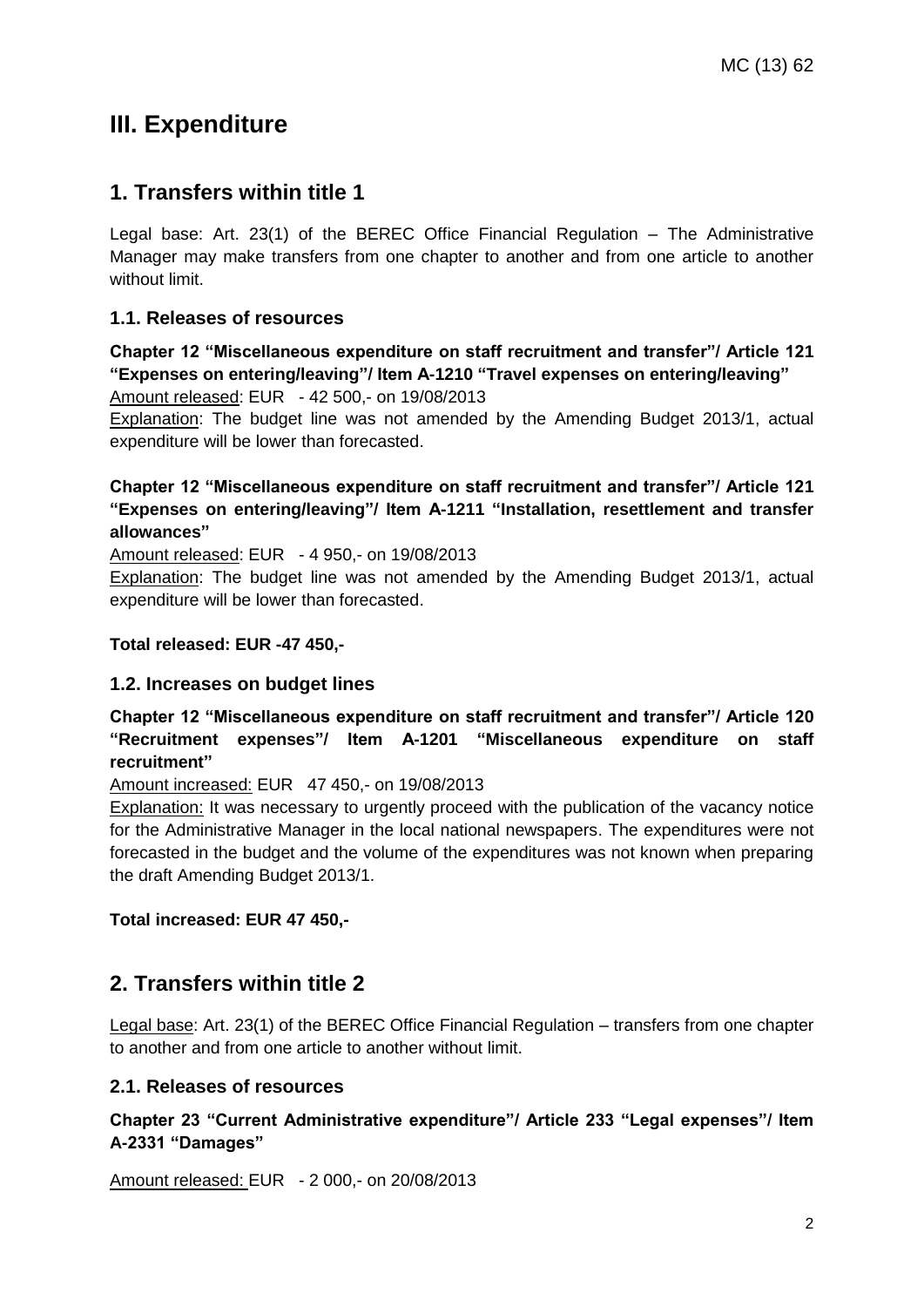Explanation: The amount of possible legal damages was planned with conservative surplus.

**Total released: EUR -2 000,-**

#### **2.2. Increases on budget lines**

#### **Chapter 20 "Rental of buildings and associated costs"/ Article 200 "Buildings and associated costs"/ Item A-2005 "Security and surveillance of buildings"**

#### Amount increased: EUR 2 000,- on 20/08/2013

Explanation: It was necessary to launch a new procurement procedure for providing of security services, the winning offer was more expensive than expected.

#### **Total increased: EUR 2 000,-**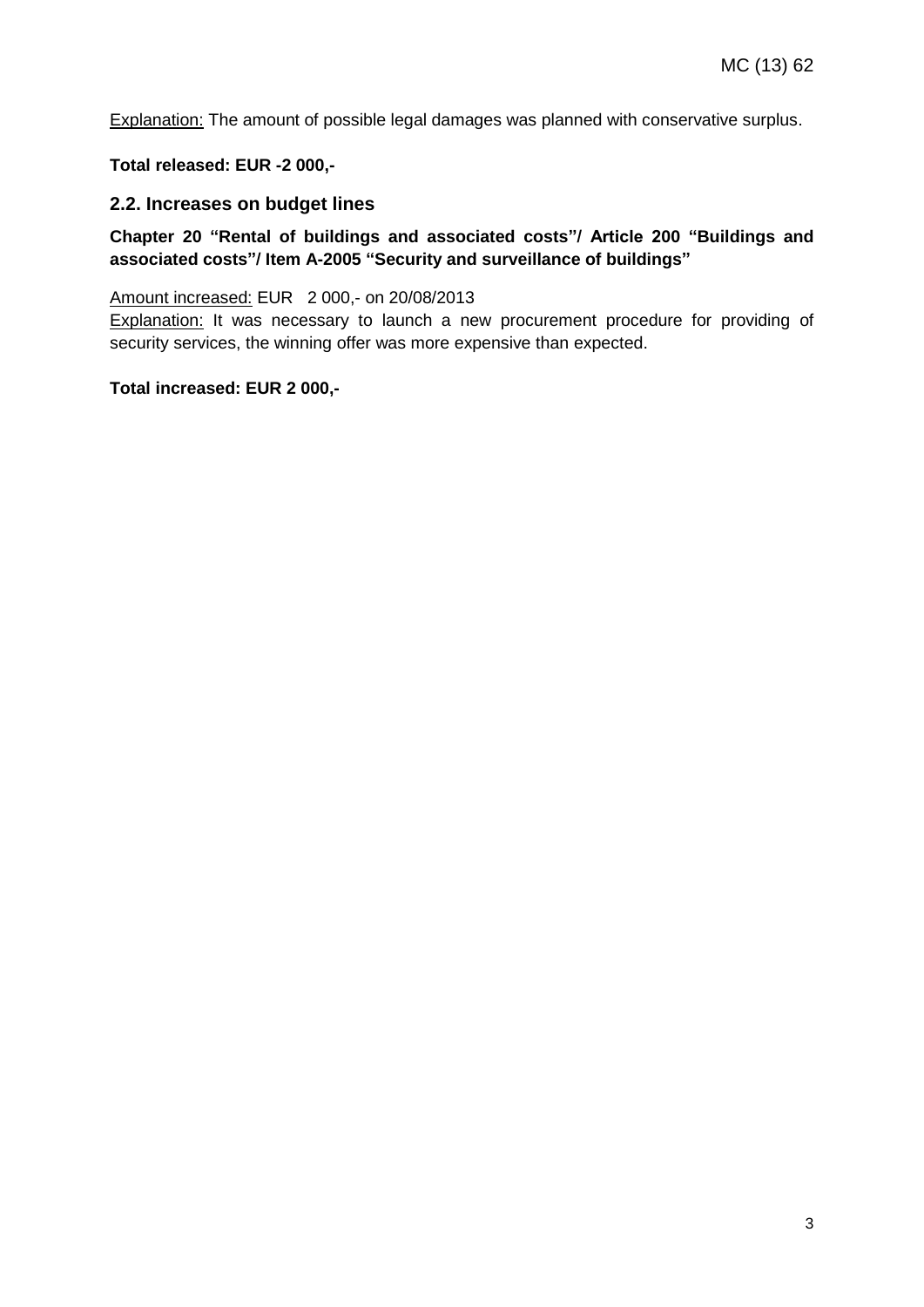# **Annex: Overview of Transfers in BEREC Office Budget 2013 August 2013**

# **Expenditure**

| <b>Budget</b><br>Line   | <b>Budget Item Description</b>                       | Budget 2013<br>approved by<br><b>Budgetary</b><br><b>Authority</b> | <b>Amended</b><br><b>Budget</b><br>2013/1 | <b>Transfers</b><br>August 2013 | <b>Budget with</b><br>transfers<br>August 2013 |
|-------------------------|------------------------------------------------------|--------------------------------------------------------------------|-------------------------------------------|---------------------------------|------------------------------------------------|
|                         | <b>Budget</b>                                        | 3,768,696                                                          | 3,556,000                                 |                                 | 3,556,000                                      |
| $\overline{\mathbf{1}}$ | <b>STAFF</b>                                         | 2,518,705                                                          | 2,333,409                                 |                                 | 2,333,409                                      |
| 11                      | <b>STAFF IN ACTIVE EMPLOYMENT</b>                    | 1,988,705                                                          | 1,486,309                                 |                                 | 1,486,309                                      |
| $110$                   | <b>Staff in active employment</b>                    | 1,349,785                                                          | 1,028,009                                 |                                 | 1,028,009                                      |
| 1100                    | <b>Basic salaries</b>                                | 1,049,785                                                          | 748,509                                   |                                 | 748,509                                        |
| 1101                    | Family allowances                                    | 130,000                                                            | 130,000                                   |                                 | 130,000                                        |
| 1102                    | Expatriation and foreign-residence allowances        | 170,000                                                            | 149,500                                   |                                 | 149,500                                        |
| 111                     | <b>Contract staff and other staff</b>                | 556,920                                                            | 364,600                                   |                                 | 364,600                                        |
| 1110                    | Contract staff                                       | 211,120                                                            | 114,300                                   |                                 | 114,300                                        |
| 1111                    | Seconded national experts                            | 345,800                                                            | 250,300                                   |                                 | 250,300                                        |
| $112$                   | <b>Employer's social security contributions</b>      | 48,000                                                             | 56,200                                    |                                 | 56,200                                         |
| 1120                    | Insurance against sickness                           | 30,000                                                             | 37,000                                    |                                 | 37,000                                         |
| 1121                    | Insurance against accidents and occupational disease | 6,000                                                              | 5,600                                     |                                 | 5,600                                          |
| 1122                    | Insurance against unemployment                       | 12,000                                                             | 13,600                                    |                                 | 13,600                                         |
| 1123                    | Constitution or maintenance of pension rights        |                                                                    |                                           |                                 |                                                |
| $113$                   | <b>Miscellaneous allowances and grants</b>           | 34,000                                                             | 37,500                                    |                                 | 37,500                                         |
| 1130                    | Childbirth and death allowances and grants           | 1,000                                                              | 1,000                                     |                                 | 1,000                                          |
| 1131                    | Travel expenses for annual leave                     | 33,000                                                             | 36,500                                    |                                 | 36,500                                         |
| 1139                    | Other allowances                                     |                                                                    |                                           |                                 |                                                |
| 119                     | <b>Salary weightings</b>                             | $\bf{0}$                                                           |                                           |                                 | $\mathbf{0}$                                   |
| 1190                    | Salary weightings                                    |                                                                    |                                           |                                 |                                                |
| 1191                    | Adjustments to remunerations                         |                                                                    |                                           |                                 |                                                |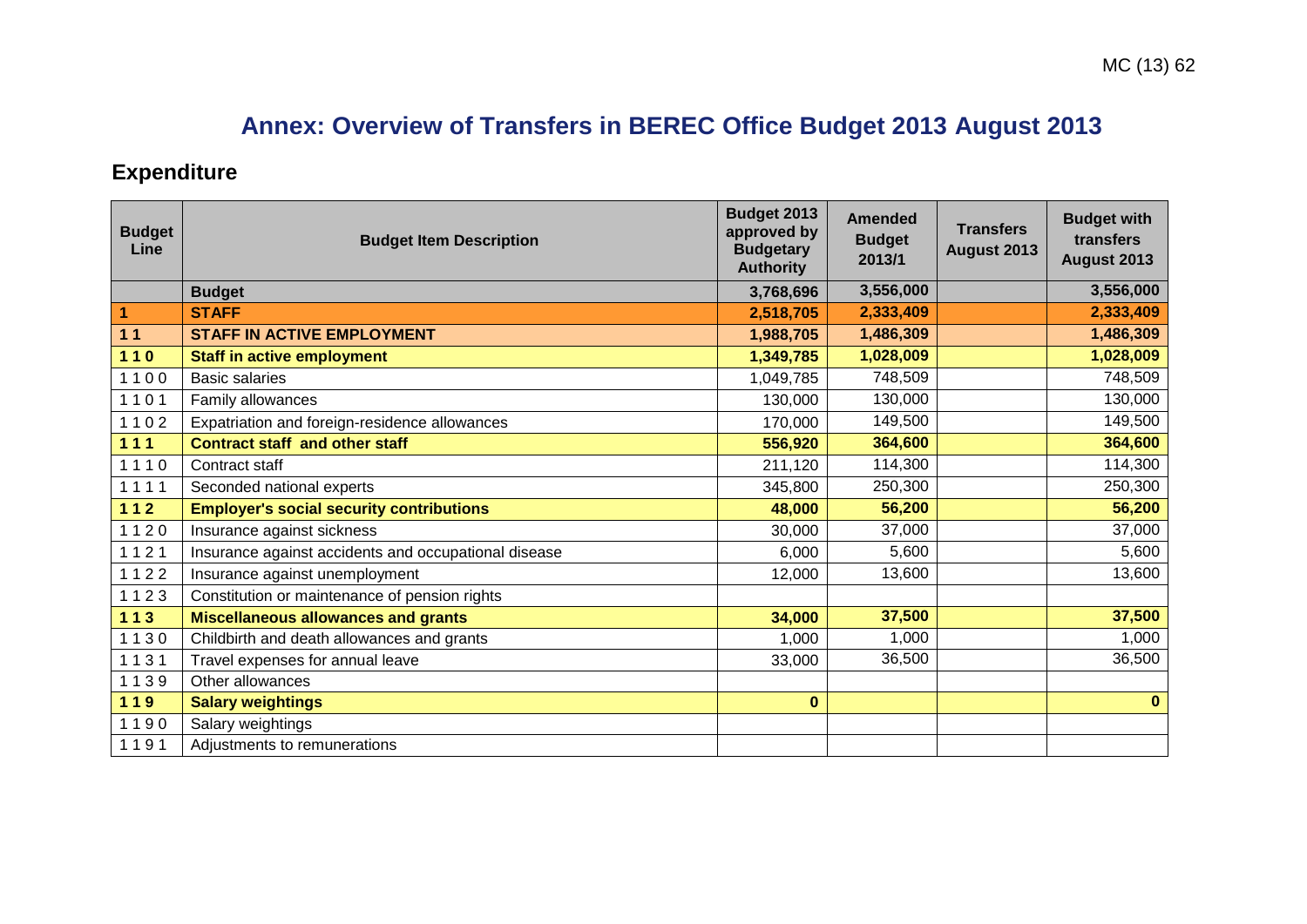| <b>Budget</b><br>Line | <b>Budget Item Description</b>                                                                    | Budget 2013<br>approved by<br><b>Budgetary</b><br><b>Authority</b> | <b>Amended</b><br><b>Budget</b><br>2013/1 | <b>Transfers</b><br>August 2013 | <b>Budget with</b><br>transfers<br>August 2013 |
|-----------------------|---------------------------------------------------------------------------------------------------|--------------------------------------------------------------------|-------------------------------------------|---------------------------------|------------------------------------------------|
| $12$                  | MISCELLANEOUS EXPENDITURE ON STAFF RECRUITMENT AND<br><b>TRANSFER</b>                             | 190,000                                                            | 156,400                                   |                                 | 156,400                                        |
| $120$                 | <b>Recruitment expenses</b>                                                                       | 33,000                                                             | 44,500                                    |                                 | 91,950                                         |
| 1200                  | Travel expenses                                                                                   | 30,000                                                             | 38,500                                    |                                 | 38,500                                         |
| 1201                  | Miscellaneous expenditure on staff recruitment                                                    | 3,000                                                              | 6,000                                     | 47,450                          | 53,450                                         |
| $121$                 | <b>Expenses on entering/leaving</b>                                                               | 157,000                                                            | 111,900                                   |                                 | 64,450                                         |
| 1210                  | Travel expenses on entering/leaving                                                               | 47,000                                                             | 47,000                                    | $-42,500$                       | 4,500                                          |
| 1211                  | Installation, resettlement and transfer allowances                                                | 30,000                                                             | 30,000                                    | $-4,950$                        | 25,050                                         |
| 1212                  | Removal expenses                                                                                  | 30,000                                                             | 14,000                                    |                                 | 14,000                                         |
| 1213                  | Daily subsistence allowances                                                                      | 50,000                                                             | 20,900                                    |                                 | 20,900                                         |
| 13                    | <b>MISSIONS AND DUTY TRAVEL</b>                                                                   | 200,000                                                            | 224,700                                   |                                 | 224,700                                        |
| 1300                  | Mission expenses, duty travel expenses and other ancillary expenditure                            | 200,000                                                            | 224,700                                   |                                 | 224,700                                        |
| $14$                  | <b>SOCIOMEDICAL SERVICES</b>                                                                      | 30,000                                                             | 7,000                                     |                                 | 7,000                                          |
| $140$                 | <b>Medical service</b>                                                                            | 30,000                                                             | 7,000                                     |                                 | 7,000                                          |
| 1400                  | Medical service                                                                                   | 30,000                                                             | 7,000                                     |                                 | 7,000                                          |
| 15                    | <b>TRAININGS</b>                                                                                  | 60,000                                                             | 80,000                                    |                                 | 80,000                                         |
| $150$                 | <b>Training</b>                                                                                   | 60,000                                                             | 80,000                                    |                                 | 80,000                                         |
| 1500                  | Training                                                                                          | 60,000                                                             | 80,000                                    |                                 | 80,000                                         |
| 16                    | <b>EXTERNAL SER VICES</b>                                                                         | 30,000                                                             | 370,000                                   |                                 | 370,000                                        |
| 1600                  | <b>External services</b>                                                                          | 30,000                                                             | 370,000                                   |                                 | 370,000                                        |
| $17$                  | <b>REPRESENTATION AND MISCELLANEOUS STAFF COSTS</b>                                               | 20,000                                                             | 9,000                                     |                                 | 9,000                                          |
| 1700                  | Representation, receptions and events, and miscellaneous staff expenses                           | 20,000                                                             | 9,000                                     |                                 | 9,000                                          |
| $\mathbf{2}$          | <b>BUILDINGS, EQUIPMENT AND</b><br><b>MISCELLANEOUS</b><br><b>OPERATING</b><br><b>EXPENDITURE</b> | 647,000                                                            | 293,600                                   |                                 | 293,600                                        |
| 20                    | <b>RENTAL OF BUILDINGS AND ASSOCIATED COSTS</b>                                                   | 115,000                                                            | 54,700                                    |                                 | 56,700                                         |
| 200                   | <b>Buildings and associated costs</b>                                                             | 115,000                                                            | 54,700                                    |                                 | 56,700                                         |
| 2000                  | Rent                                                                                              | 20,000                                                             | 18,000                                    |                                 | 18,000                                         |
| 2001                  | Insurance                                                                                         | 500                                                                | 1,000                                     |                                 | 1,000                                          |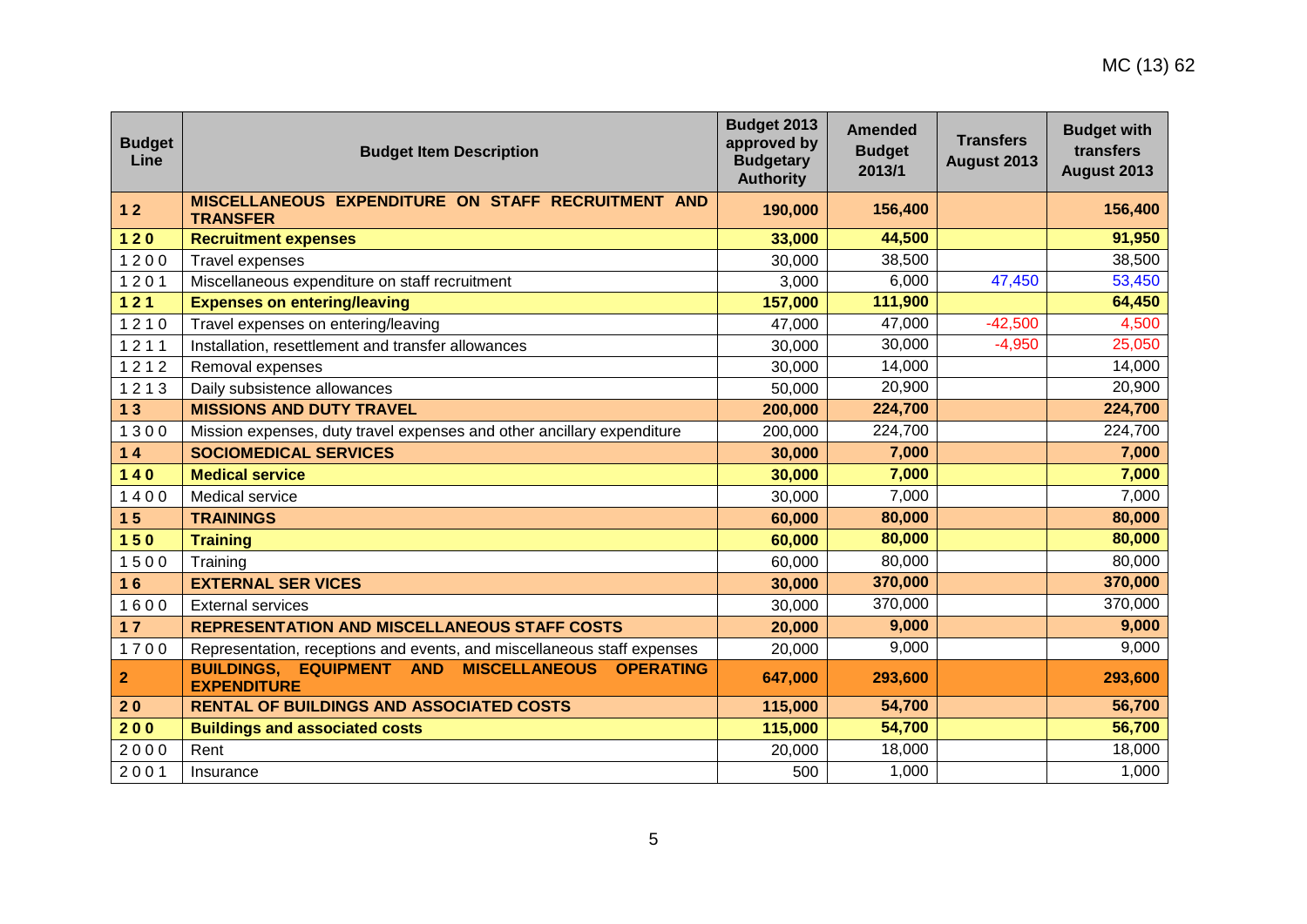| <b>Budget</b><br>Line | <b>Budget Item Description</b>                                                              | Budget 2013<br>approved by<br><b>Budgetary</b><br><b>Authority</b> | <b>Amended</b><br><b>Budget</b><br>2013/1 | <b>Transfers</b><br>August 2013 | <b>Budget with</b><br>transfers<br>August 2013 |
|-----------------------|---------------------------------------------------------------------------------------------|--------------------------------------------------------------------|-------------------------------------------|---------------------------------|------------------------------------------------|
| 2002                  | Water, gas, electricity and heating                                                         | 16,500                                                             | 16,500                                    |                                 | 16,500                                         |
| 2003                  | Cleaning                                                                                    | 0                                                                  | 0                                         |                                 |                                                |
| 2004                  | Fitting-out and maintenance of premises                                                     | 5,000                                                              | 0                                         |                                 |                                                |
| 2005                  | Security and surveillance of buildings                                                      | 16,000                                                             | 19,200                                    | 2,000                           | 21,200.00                                      |
| 2009                  | Other expenditure relating to the acquisition, construction or maintenance<br>of a building | 57,000                                                             | 0                                         |                                 | 0                                              |
| 21                    | <b>INFORMATION TECHNOLOGY PURCHASES</b>                                                     | 230,000                                                            | 126,800                                   |                                 | 126,800                                        |
| 210                   | <b>Information technology purchases</b>                                                     | 230,000                                                            | 126,800                                   |                                 | 126,800                                        |
| 2100                  | Computer equipment                                                                          | 25,000                                                             | 8,200                                     |                                 | 8,200                                          |
| 2101                  | Software                                                                                    | 140,000                                                            | 73,000                                    |                                 | 73,000                                         |
| 2102                  | Other external data processing services                                                     | 65,000                                                             | 45,600                                    |                                 | 45,600                                         |
| 22                    | <b>MOVABLE PROPERTY AND ASSOCIATED COSTS</b>                                                | 55,000                                                             | 19,500                                    |                                 | 19,500                                         |
| 220                   | <b>Technical installations and electronic office equipment</b>                              | 20,000                                                             | 1,000                                     |                                 | 1,000                                          |
| 2200                  | Technical installations and electronic office equipment                                     | 20,000                                                             | 1,000                                     |                                 | 1,000                                          |
| 221                   | <b>Furniture</b>                                                                            | 30,000                                                             | 18,500                                    |                                 | 18,500                                         |
| 2210                  | Furniture                                                                                   | 30,000                                                             | 18,500                                    |                                 | 18,500                                         |
| 229                   | Other movable property and associated costs                                                 | 5,000                                                              | $\bf{0}$                                  |                                 | $\bf{0}$                                       |
| 2290                  | Books, newspapers and documentation                                                         | 5,000                                                              | 0                                         |                                 | 0                                              |
| 2291                  | Cars, transport vehicles, and maintenance and repairs                                       | 0                                                                  | 0                                         |                                 | 0                                              |
| 2299                  | Other movable property, and maintenance and repairs                                         | $\Omega$                                                           | $\Omega$                                  |                                 | $\Omega$                                       |
| 23                    | <b>CURRENT ADMINISTRATIVE EXPENDITURE</b>                                                   | 92,000                                                             | 54,800                                    |                                 | 52,800                                         |
| 230                   | <b>Stationery and office supplies</b>                                                       | 15,000                                                             | 6,600                                     |                                 | 6,600                                          |
| 2300                  | Stationery and office supplies                                                              | 15,000                                                             | 6,600                                     |                                 | 6,600                                          |
| 232                   | <b>Financial charges</b>                                                                    | 200                                                                | 200                                       |                                 | 200                                            |
| 2320                  | Bank charges                                                                                | 200                                                                | 200                                       |                                 | 200                                            |
| 2321                  | Exchange rate losses                                                                        | 0                                                                  | 0                                         |                                 | 0                                              |
| 2329                  | Other financial charges                                                                     | 0                                                                  | 0                                         |                                 | $\pmb{0}$                                      |